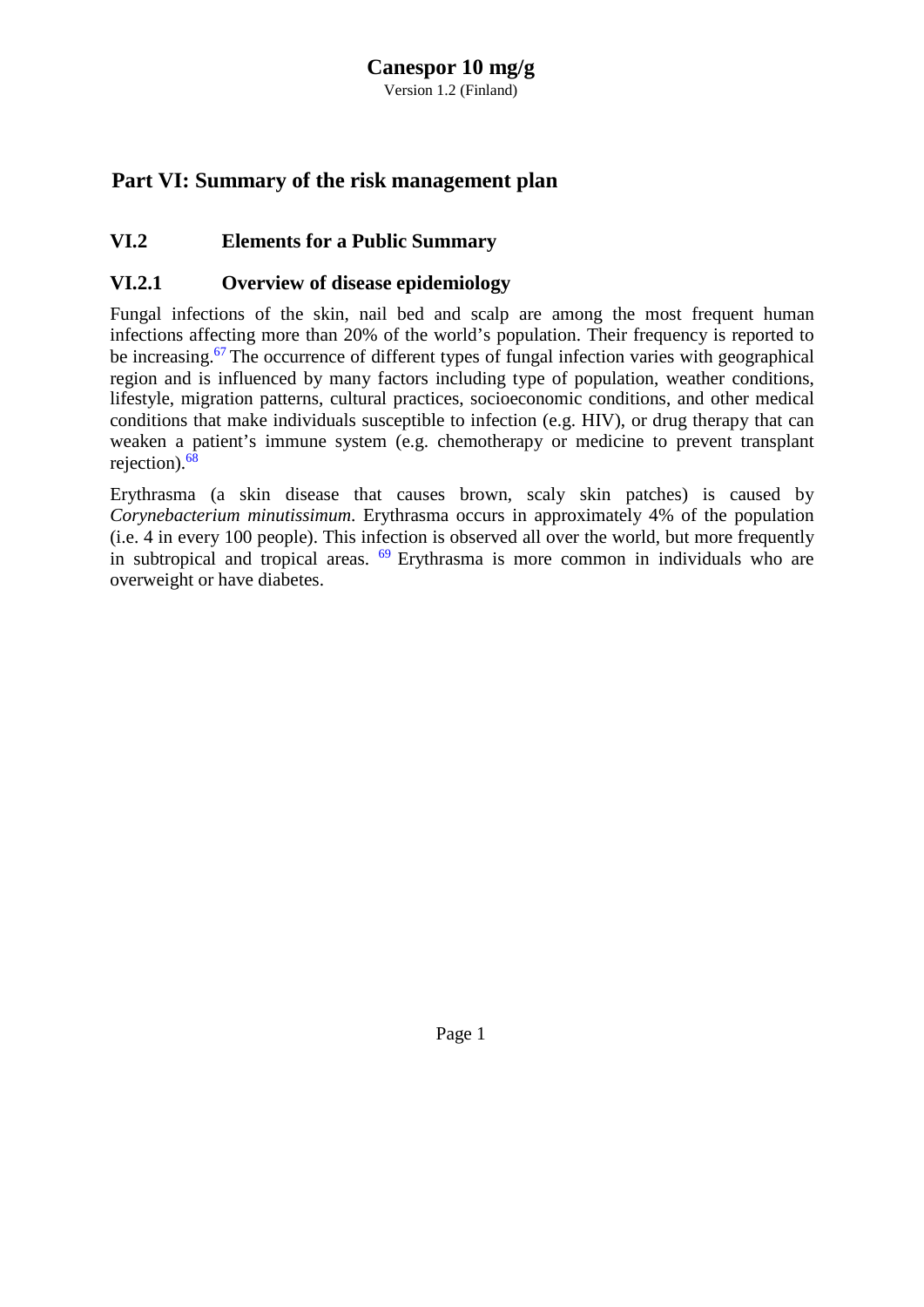# **VI.2.2 Summary of treatment benefits**

Topical bifonazole is used for the treatment of superficial fungal skin infections caused by dermatophytes, yeasts or moulds, and treatment of erythrasma. Bifonazole works by causing damage to the membrane of fungi and to certain bacterial cells.

Depending on the specific infection, a course of treatment of between 3 and 4 weeks is sufficient in most cases to achieve a lasting cure. The treatment benefits of bifonazole are well established, as demonstrated in numerous clinical trials and as reflected in the continuing approval of the products by multiple regulatory authorities.

# **VI.2.3 Unknowns relating to treatment benefits**

There are no unknowns related to treatment benefits.

## **VI.2.4 Summary of safety concerns**

In clinical trials bifonazole was well tolerated when applied to the skin. Very few side effects were reported by patients and, when they occurred, they were usually mild to moderate in severity.

Only a very small amount of bifonazole is absorbed into the body after application to the skin, so systemic effects (those due to the drug entering your body) are unlikely.

Some important identified and potential risks are known which are summarized below.

#### **Important identified risks**

| <b>Risk</b>                             | What is known                                                                     | <b>Preventability</b>                                                                                                                                                                                                                                                                                                                       |
|-----------------------------------------|-----------------------------------------------------------------------------------|---------------------------------------------------------------------------------------------------------------------------------------------------------------------------------------------------------------------------------------------------------------------------------------------------------------------------------------------|
| Hypersensitivity<br>(allergic) reaction | Allergic reactions occur in approximately 1 in<br>every 1000 patients $(0.1\%)$ . | Allergic reactions may be<br>prevented by not taking<br>bifonazole if you know you<br>are allergic to it or any other<br>ingredient in the medicine,<br>or if you have previously<br>had an allergic reaction to a<br>similar antifungal medicine.<br>The package leaflet included<br>with the medicine contains<br>information about this. |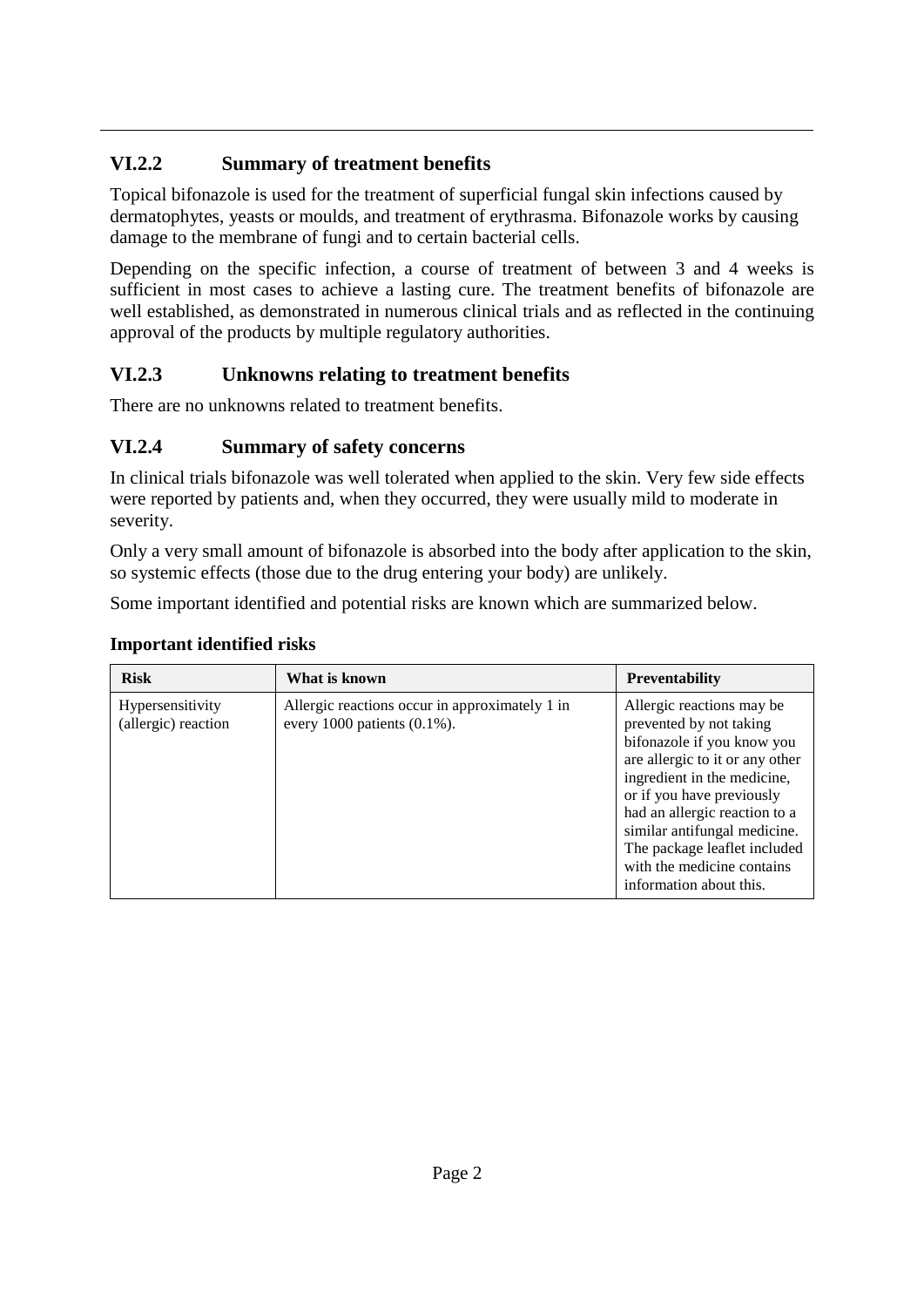#### **Important potential risks**

| <b>Risk</b>                                                                                                                           | What is known                                                                                                                                                                                                                                                                                                                                                                                                                                                                                                                                                                                                                                                                                    |  |
|---------------------------------------------------------------------------------------------------------------------------------------|--------------------------------------------------------------------------------------------------------------------------------------------------------------------------------------------------------------------------------------------------------------------------------------------------------------------------------------------------------------------------------------------------------------------------------------------------------------------------------------------------------------------------------------------------------------------------------------------------------------------------------------------------------------------------------------------------|--|
| Risk of drug exposure<br>of a foetus (unborn<br>baby)                                                                                 | In studies in pregnant animals some harm to the foetus was seen at doses of<br>bifonazole that were harmful to the mother (doses very much higher than you or<br>your baby would be exposed to).                                                                                                                                                                                                                                                                                                                                                                                                                                                                                                 |  |
|                                                                                                                                       | There is very limited information available from humans about this risk. Therefore,<br>Canespor Cream is not recommended to be used during pregnancy or in women<br>trying to conceive unless appropriate contraception measures are taken.                                                                                                                                                                                                                                                                                                                                                                                                                                                      |  |
| Risk of systemic<br>(throughout the body)<br>exposure of babies and<br>toddlers to bifonazole<br>during lactation (breast<br>feeding) | In lactating female rats treated by injection with bifonazole, the drug has been<br>found in their milk. It is not known whether bifonazole is also excreted in human<br>breast milk. Because systemic bifonazole has been shown to affect liver function in<br>animals, so there is a potential risk for humans, female patients who are breast-<br>feeding should not use bifonazole.                                                                                                                                                                                                                                                                                                          |  |
| Risk of systemic<br>exposure of babies and<br>toddlers during their<br>treatment with<br>bifonazole                                   | In newborn babies with nappy (diaper) rash being treated with topical bifonazole, a<br>small amount of bifonazole entered the body after it was applied to the skin. If<br>newborn babies were given multiple doses over a long duration, sufficient<br>absorption could occur to potentially harm the liver, which is underdeveloped liver<br>at this stage of life. In clinical studies, no cases of such harm to children have been<br>seen to date, however no in-depth studies have been performed in children. While<br>there is no indication that harmful effects should be anticipated in infants and<br>toddlers, the medicinal product should only be used under medical supervision. |  |
| Risk of misdiagnosis                                                                                                                  | If bifonazole is used to treat an infection that has been misdiagnosed (i.e. an<br>infection against which the drug does not work), used to treat more than one<br>infection at the same time, or to treat another skin condition such as eczema which<br>might appear similar to an infection, it will not work.                                                                                                                                                                                                                                                                                                                                                                                |  |
| Risk of development of<br>resistance (where the<br>drug no longer works)                                                              | Reports of resistance to the drug are very rare.                                                                                                                                                                                                                                                                                                                                                                                                                                                                                                                                                                                                                                                 |  |
| Risk of drug interaction<br>with warfarin                                                                                             | Bifonazole is known to inhibit (slow down) an enzyme that metabolises (breaks<br>down) warfarin (a drug used to prevent blood clotting). It is unlikely, when used in<br>line with the package leaflet, that the amount of bifonazole absorbed from the skin<br>into your body would be sufficient to have this effect. However, if bifonazole is<br>used for a long time, or on covered areas of the body such as the groin which can<br>increase absorption, or if the patient is a slow metaboliser of warfarin, it is possible<br>that the effect of warfarin if taken at the same time will be prolonged, leading to<br>longer blood clotting time.                                         |  |

#### **Missing information**

None.

#### **VI.2.5 Summary of risk minimisation measures by safety concern**

All medicines have a Summary of Product Characteristics (SmPC) (a label) which provides physicians, pharmacists and other healthcare professionals with details on how to use the medicine, the risks associating with using the medicine, and the recommendations for minimising them. A shortened version of this, written in lay language is provided in the form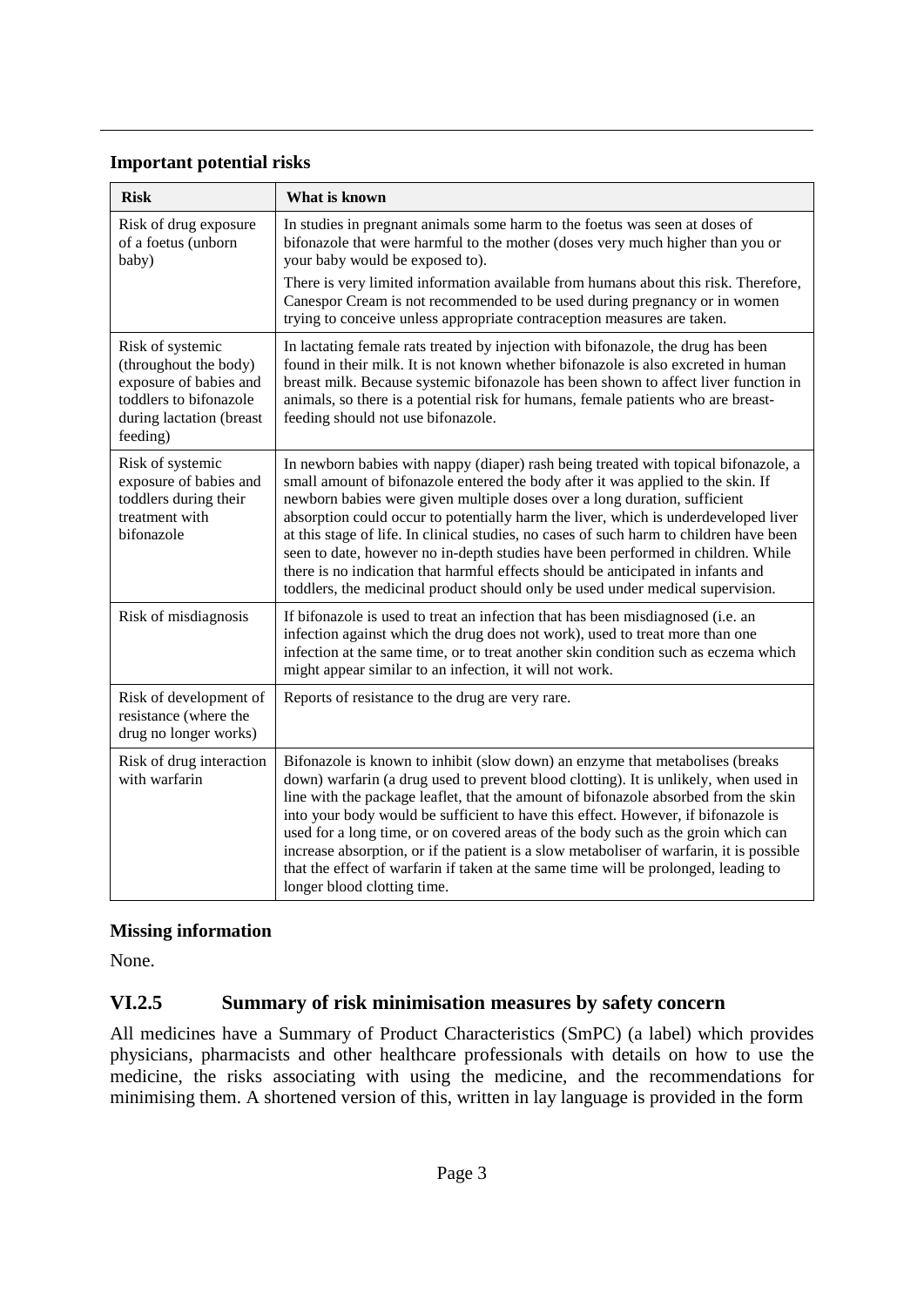of the Package Leaflet (PL). The risks associated with the medicine can be minimized by reading and carefully following the labeling instructions.

This medicine has no additional risk minimisation measures.

### **VI.2.6 Planned post-authorisation development plan**

Not applicable – there is no post-marketing development plan.

### **VI.2.7 Summary of changes to the Risk Management Plan over time**

This is the second version of the country Risk Management Plan (RMP) for Finland for 1% topical bifonazole.

| <b>Version</b> | <b>Date</b>        | <b>Safety Concerns</b>                                                                     | <b>Comment</b>                                                                                                                                                                                                                                                                                                                                                                                                                     |
|----------------|--------------------|--------------------------------------------------------------------------------------------|------------------------------------------------------------------------------------------------------------------------------------------------------------------------------------------------------------------------------------------------------------------------------------------------------------------------------------------------------------------------------------------------------------------------------------|
| 1.1            | October 04, 2016   | Important identified risk:                                                                 | Version submitted during<br><b>Decentralised Procedure</b><br>RMS Day 70 Preliminary<br>Assessment Report of June 21,<br>2016<br>The Assessor required the<br>original core RMP to be revised<br>to include the agreed indications<br>specifically antimycotic treatment<br>of the nail bed after keratolytic<br>removal of the nail. The RMP<br>was then issued a as country<br>specific RMP for Finland version<br>1.1.          |
|                |                    | Hypersensitivity reactions                                                                 |                                                                                                                                                                                                                                                                                                                                                                                                                                    |
|                |                    | <b>Important potential risk:</b>                                                           |                                                                                                                                                                                                                                                                                                                                                                                                                                    |
|                |                    | Risk of drug exposure of foetus<br>during treatment in the first trimester<br>of pregnancy |                                                                                                                                                                                                                                                                                                                                                                                                                                    |
|                |                    | Risk of systemic exposure of neonate,<br>infants and toddlers during lactation             |                                                                                                                                                                                                                                                                                                                                                                                                                                    |
|                |                    | Risk of systemic exposure of neonate,<br>infants and toddlers during their<br>treatment    |                                                                                                                                                                                                                                                                                                                                                                                                                                    |
|                |                    | Risk of misdiagnosis                                                                       |                                                                                                                                                                                                                                                                                                                                                                                                                                    |
|                |                    | Risk of development of resistance                                                          |                                                                                                                                                                                                                                                                                                                                                                                                                                    |
|                |                    | Risk of drug interaction with warfarin                                                     |                                                                                                                                                                                                                                                                                                                                                                                                                                    |
| 1.2            | September 04, 2017 | Important identified risk:                                                                 | RMP updated per request of<br><b>Decentralised Procedure</b><br>RMS Day 120 Draft Assessment<br>Report, August 10, 2017                                                                                                                                                                                                                                                                                                            |
|                |                    | Hypersensitivity reactions                                                                 |                                                                                                                                                                                                                                                                                                                                                                                                                                    |
|                |                    | <b>Important potential risk:</b>                                                           |                                                                                                                                                                                                                                                                                                                                                                                                                                    |
|                |                    | Risk of drug exposure of foetus                                                            | Ireland Health Authority's                                                                                                                                                                                                                                                                                                                                                                                                         |
|                |                    | Risk of systemic exposure of neonate,<br>infants and toddlers during lactation             | National Assessment requested<br>Sponsor to slightly modify the<br>important potential risk statement<br>changing to Risk of drug<br>exposure of foetus. Change<br>adopted for Finland.<br>The Ireland Health Authority also<br>requested the RMP to align with<br>the proposed revised Canespro<br>SPC and package leaflet<br>statements included to manage<br>the risks. The first version aligned<br>with the Core CCDS. Change |
|                |                    | Risk of systemic exposure of neonate,<br>infants and toddlers during their<br>treatment    |                                                                                                                                                                                                                                                                                                                                                                                                                                    |
|                |                    | Risk of misdiagnosis                                                                       |                                                                                                                                                                                                                                                                                                                                                                                                                                    |
|                |                    | Risk of development of resistance                                                          |                                                                                                                                                                                                                                                                                                                                                                                                                                    |
|                |                    | Risk of drug interaction with warfarin                                                     |                                                                                                                                                                                                                                                                                                                                                                                                                                    |
|                |                    |                                                                                            |                                                                                                                                                                                                                                                                                                                                                                                                                                    |